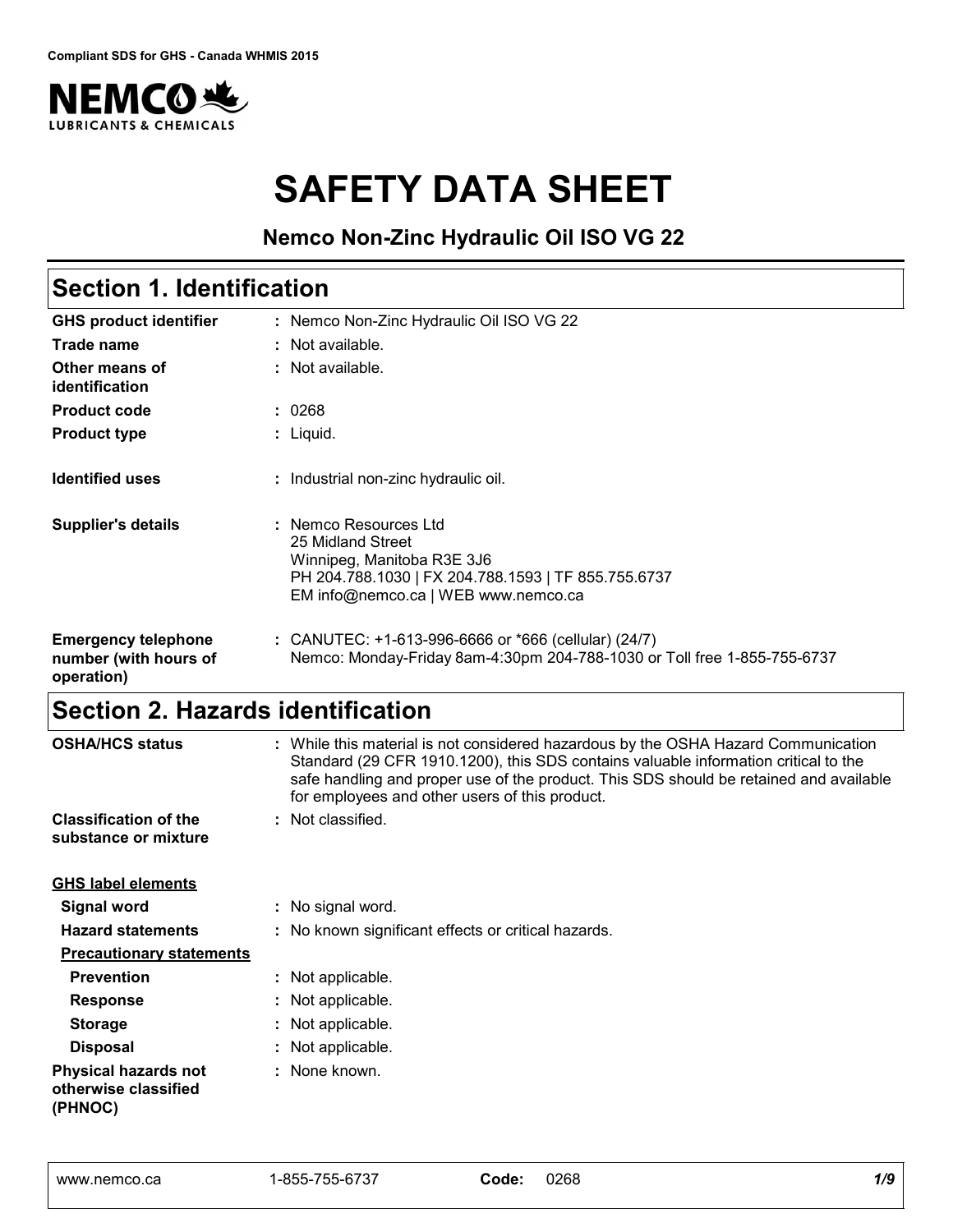

### **Section 2. Hazards identification**

| <b>Health hazards not</b> |  |
|---------------------------|--|
| otherwise classified      |  |
| (HHNOC)                   |  |

**:** None known.

### **Section 3. Composition/information on ingredients**

| Substance/mixture | : Mixture        |
|-------------------|------------------|
| Other means of    | : Not available. |
| identification    |                  |

#### **CAS number/other identifiers**

| <b>CAS</b> number   | : Not applicable. |
|---------------------|-------------------|
| <b>Product code</b> | : 0268            |

| Ingredient name                                                                                                  | %                            | <b>CAS number</b>        |
|------------------------------------------------------------------------------------------------------------------|------------------------------|--------------------------|
| Distillates (petroleum), hydrotreated heavy paraffinic<br>Distillates (petroleum), hydrotreated light paraffinic | I≥75 - <90<br>$\geq 10 - 25$ | 64742-54-7<br>64742-55-8 |
| 2.6-di-tert-Butylphenol                                                                                          | $\geq 0.1 - 0.2$             | 128-39-2                 |

#### **Any concentration shown as a range is to protect confidentiality or is due to batch variation.**

**There are no additional ingredients present which, within the current knowledge of the supplier and in the concentrations applicable, are classified as hazardous to health or the environment and hence require reporting in this section.**

**Occupational exposure limits, if available, are listed in Section 8.**

### **Section 4. First aid measures**

#### **Description of necessary first aid measures**

| Eye contact         | : Immediately flush eyes with plenty of water, occasionally lifting the upper and lower<br>eyelids. Check for and remove any contact lenses. Get medical attention if irritation<br>occurs.                                                                    |
|---------------------|----------------------------------------------------------------------------------------------------------------------------------------------------------------------------------------------------------------------------------------------------------------|
| <b>Inhalation</b>   | : Remove victim to fresh air and keep at rest in a position comfortable for breathing. Get<br>medical attention if symptoms occur.                                                                                                                             |
| <b>Skin contact</b> | : Flush contaminated skin with plenty of water. Get medical attention if symptoms occur.                                                                                                                                                                       |
| Ingestion           | : Wash out mouth with water. If material has been swallowed and the exposed person is<br>conscious, give small quantities of water to drink. Do not induce vomiting unless<br>directed to do so by medical personnel. Get medical attention if symptoms occur. |

#### **Most important symptoms/effects, acute and delayed**

| Potential acute health effects |                                                     |
|--------------------------------|-----------------------------------------------------|
| Eye contact                    | : No known significant effects or critical hazards. |
| <b>Inhalation</b>              | : No known significant effects or critical hazards. |
| <b>Skin contact</b>            | : No known significant effects or critical hazards. |
| Ingestion                      | : No known significant effects or critical hazards. |
| Over-exposure signs/symptoms   |                                                     |
| Eye contact                    | : No known significant effects or critical hazards. |
| <b>Inhalation</b>              | : No known significant effects or critical hazards. |
| <b>Skin contact</b>            | : No known significant effects or critical hazards. |
| Ingestion                      | : No known significant effects or critical hazards. |

#### **Indication of immediate medical attention and special treatment needed, if necessary**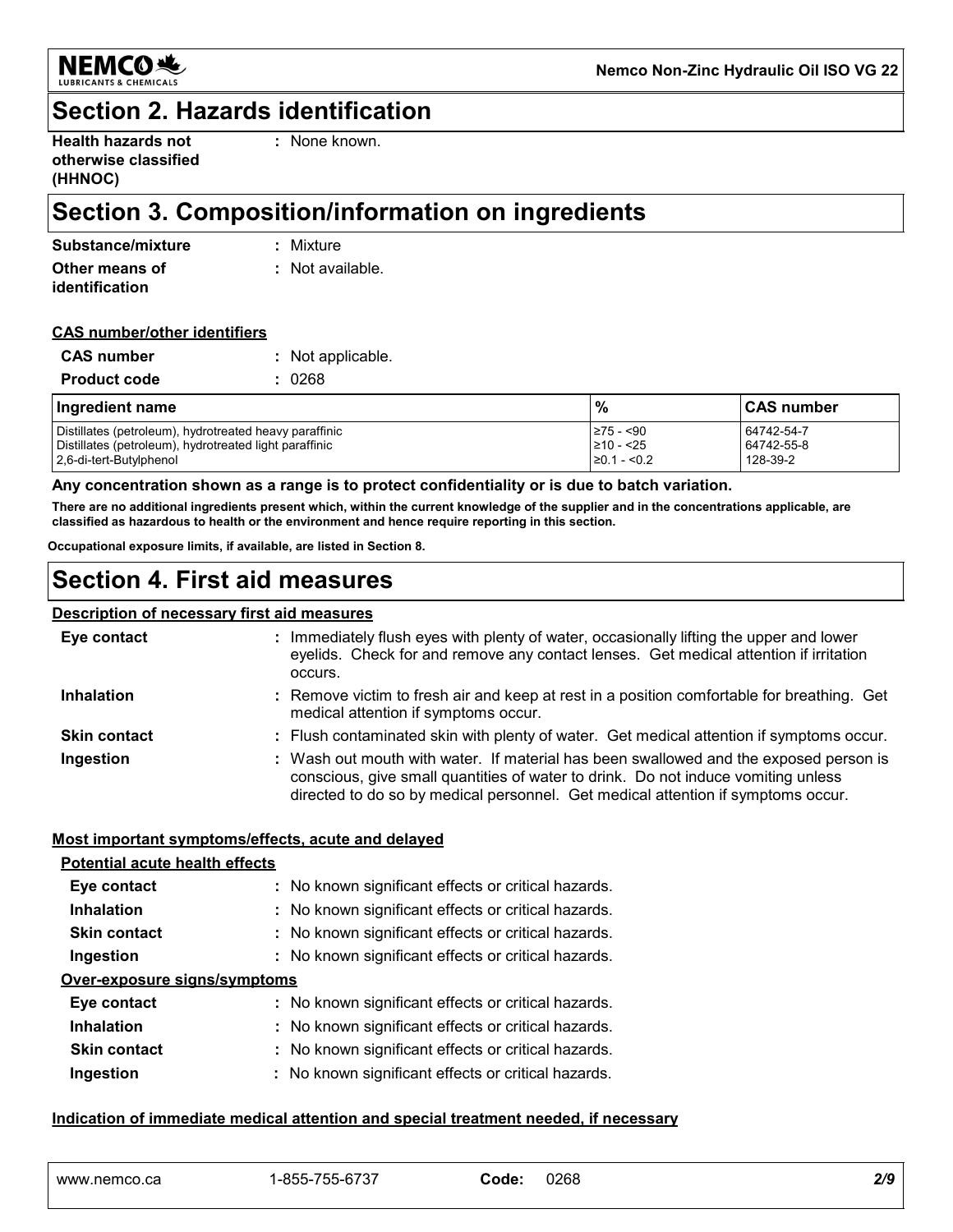

### **Section 4. First aid measures**

| Notes to physician                | : Treat symptomatically. Contact poison treatment specialist immediately if large<br>quantities have been ingested or inhaled. |
|-----------------------------------|--------------------------------------------------------------------------------------------------------------------------------|
| <b>Specific treatments</b>        | : No specific treatment.                                                                                                       |
| <b>Protection of first-aiders</b> | No special protection is required.                                                                                             |

**See toxicological information (Section 11)**

### **Section 5. Fire-fighting measures**

| <b>Extinguishing media</b>                               |                                                                                                                                                                          |
|----------------------------------------------------------|--------------------------------------------------------------------------------------------------------------------------------------------------------------------------|
| Suitable extinguishing<br>media                          | : Use an extinguishing agent suitable for the surrounding fire.                                                                                                          |
| Unsuitable extinguishing<br>media                        | : None known.                                                                                                                                                            |
| Specific hazards arising<br>from the chemical            | No specific fire or explosion hazard.                                                                                                                                    |
| <b>Hazardous thermal</b><br>decomposition products       | : No specific data.                                                                                                                                                      |
| <b>Special protective actions</b><br>for fire-fighters   | : No special measures are required.                                                                                                                                      |
| <b>Special protective</b><br>equipment for fire-fighters | : Fire-fighters should wear appropriate protective equipment and self-contained breathing<br>apparatus (SCBA) with a full face-piece operated in positive pressure mode. |

### **Section 6. Accidental release measures**

#### **Personal precautions, protective equipment and emergency procedures**

| For non-emergency<br>personnel                        | : Put on appropriate personal protective equipment.                                                                                                                                                                                                                                                                                                                                                                                                                                                                                                                                        |  |  |  |  |  |  |
|-------------------------------------------------------|--------------------------------------------------------------------------------------------------------------------------------------------------------------------------------------------------------------------------------------------------------------------------------------------------------------------------------------------------------------------------------------------------------------------------------------------------------------------------------------------------------------------------------------------------------------------------------------------|--|--|--|--|--|--|
| For emergency responders                              | : If specialized clothing is required to deal with the spillage, take note of any information in<br>Section 8 on suitable and unsuitable materials. See also the information in "For non-<br>emergency personnel".                                                                                                                                                                                                                                                                                                                                                                         |  |  |  |  |  |  |
| <b>Environmental precautions</b>                      | : Avoid dispersal of spilled material and runoff and contact with soil, waterways, drains<br>and sewers. Inform the relevant authorities if the product has caused environmental<br>pollution (sewers, waterways, soil or air).                                                                                                                                                                                                                                                                                                                                                            |  |  |  |  |  |  |
| Methods and materials for containment and cleaning up |                                                                                                                                                                                                                                                                                                                                                                                                                                                                                                                                                                                            |  |  |  |  |  |  |
| <b>Spill</b>                                          | : Stop leak if without risk. Move containers from spill area. Prevent entry into sewers,<br>water courses, basements or confined areas. Wash spillages into an effluent treatment<br>plant or proceed as follows. Contain and collect spillage with non-combustible,<br>absorbent material e.g. sand, earth, vermiculite or diatomaceous earth and place in<br>container for disposal according to local regulations (see Section 13). Dispose of via a<br>licensed waste disposal contractor. Note: see Section 1 for emergency contact<br>information and Section 13 for waste disposal. |  |  |  |  |  |  |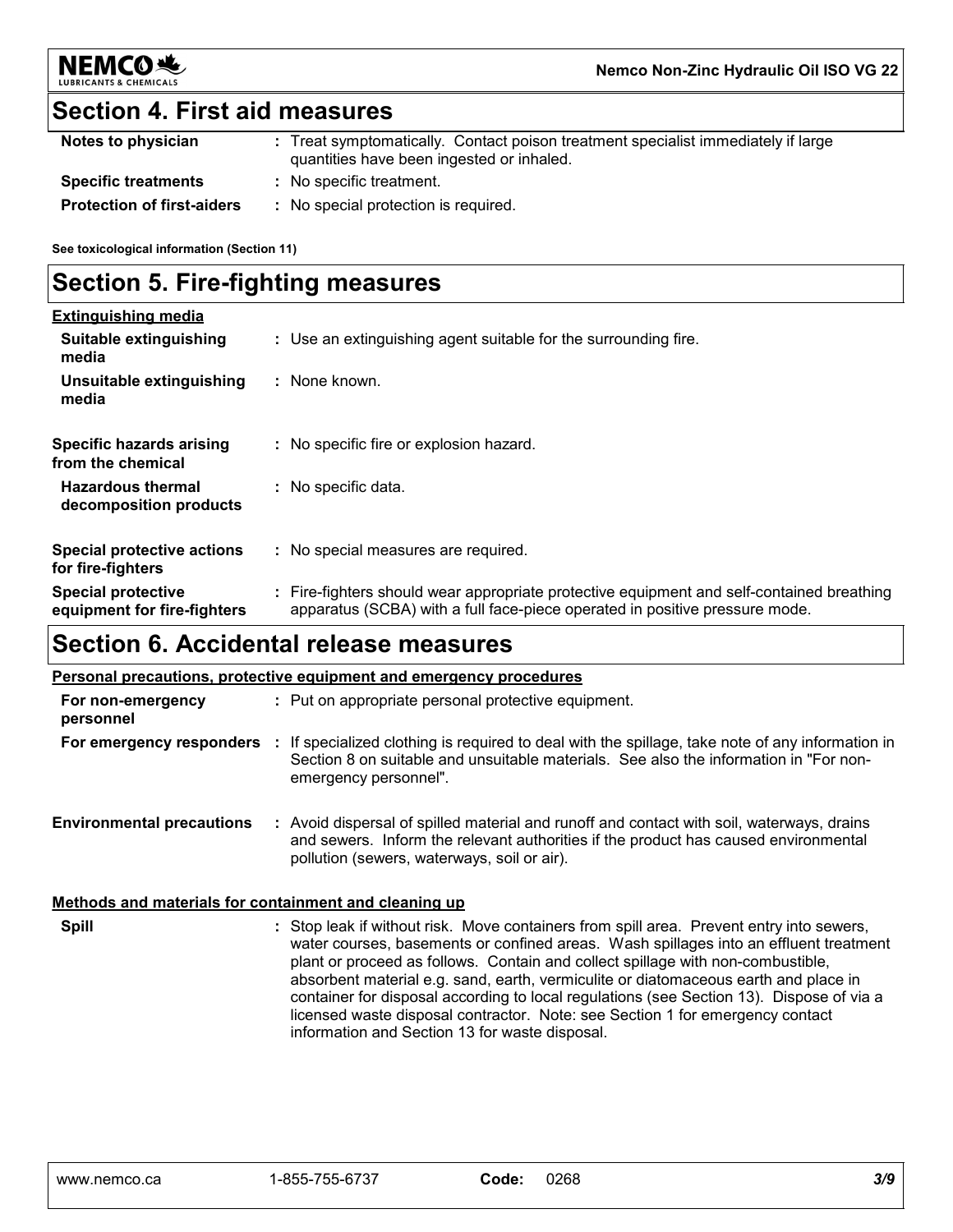

### **Section 7. Handling and storage**

### **Precautions for safe handling**

| <b>Protective measures</b>                                                |    | : Put on appropriate personal protective equipment (see Section 8).                                                                                                                                                                                                                                                                                                                                                                                                                                         |
|---------------------------------------------------------------------------|----|-------------------------------------------------------------------------------------------------------------------------------------------------------------------------------------------------------------------------------------------------------------------------------------------------------------------------------------------------------------------------------------------------------------------------------------------------------------------------------------------------------------|
| Advice on general<br>occupational hygiene                                 | ÷. | Eating, drinking and smoking should be prohibited in areas where this material is<br>handled, stored and processed. Workers should wash hands and face before eating,<br>drinking and smoking. See also Section 8 for additional information on hygiene<br>measures.                                                                                                                                                                                                                                        |
| Conditions for safe storage,<br>including any<br><i>incompatibilities</i> |    | Store in accordance with local regulations. Store in original container protected from<br>direct sunlight in a dry, cool and well-ventilated area, away from incompatible materials<br>(see Section 10) and food and drink. Keep container tightly closed and sealed until<br>ready for use. Containers that have been opened must be carefully resealed and kept<br>upright to prevent leakage. Do not store in unlabeled containers. Use appropriate<br>containment to avoid environmental contamination. |

### **Section 8. Exposure controls/personal protection**

#### **Control parameters**

| Occupational exposure limits                              |                                |     | TWA (8 hours)           |  |                                                      | STEL (15 mins)    |       |     | Ceiling           |       |                  |
|-----------------------------------------------------------|--------------------------------|-----|-------------------------|--|------------------------------------------------------|-------------------|-------|-----|-------------------|-------|------------------|
| Ingredient                                                | List name                      | ppm | mg/m <sup>3</sup> Other |  | ppm                                                  | mg/m <sup>3</sup> | Other | ppm | mg/m <sup>3</sup> | Other | <b>Notations</b> |
| Distillates (petroleum), hydrotreated<br>heavy paraffinic | <b>IUS ACGIH 3/2015</b>        |     | 5                       |  |                                                      |                   |       |     |                   |       | [a]              |
|                                                           | AB 4/2009                      |     | 5                       |  | $\overline{\phantom{0}}$                             | 10                |       |     |                   |       | [b]              |
|                                                           | <b>ON 7/2015</b><br>QC 1/2014  |     |                         |  | $\overline{\phantom{0}}$<br>$\overline{\phantom{a}}$ | 10<br>10          |       |     |                   |       | [b]<br>[b]       |
| Distillates (petroleum), hydrotreated<br>light paraffinic | <b>US ACGIH 3/2015</b>         |     | 5                       |  |                                                      |                   |       |     |                   |       | [a]              |
|                                                           | AB 4/2009                      |     | 5                       |  | $\overline{\phantom{0}}$                             | 10                |       |     |                   |       | [b]              |
|                                                           | <b>ON 7/2015</b><br>IQC 1/2014 |     | 5<br>5                  |  | $\overline{\phantom{a}}$                             | 10<br>10          |       |     |                   |       | [b]<br>[b]       |

**Form:** [a]Inhalable fraction [b]Mist

| <b>Appropriate engineering</b><br>controls | Good general ventilation should be sufficient to control worker exposure to airborne<br>contaminants.                                                                                                                                                         |
|--------------------------------------------|---------------------------------------------------------------------------------------------------------------------------------------------------------------------------------------------------------------------------------------------------------------|
| <b>Environmental exposure</b><br>controls  | : Emissions from ventilation or work process equipment should be checked to ensure<br>they comply with the requirements of environmental protection legislation.                                                                                              |
| <b>Individual protection measures</b>      |                                                                                                                                                                                                                                                               |
| <b>Hygiene measures</b>                    | : Wash hands, forearms and face thoroughly after handling chemical products, before<br>eating, smoking and using the lavatory and at the end of the working period. Ensure<br>that eyewash stations and safety showers are close to the workstation location. |
| <b>Eye/face protection</b>                 | : Safety eyewear complying with an approved standard should be used when a risk<br>assessment indicates this is necessary to avoid exposure to liquid splashes, mists,<br>gases or dusts.                                                                     |
| <b>Skin protection</b>                     |                                                                                                                                                                                                                                                               |
| <b>Hand protection</b>                     | : Chemical-resistant, impervious gloves complying with an approved standard should be<br>worn at all times when handling chemical products if a risk assessment indicates this is<br>necessary.                                                               |
| <b>Body protection</b>                     | : Personal protective equipment for the body should be selected based on the task being<br>performed and the risks involved and should be approved by a specialist before<br>handling this product.                                                           |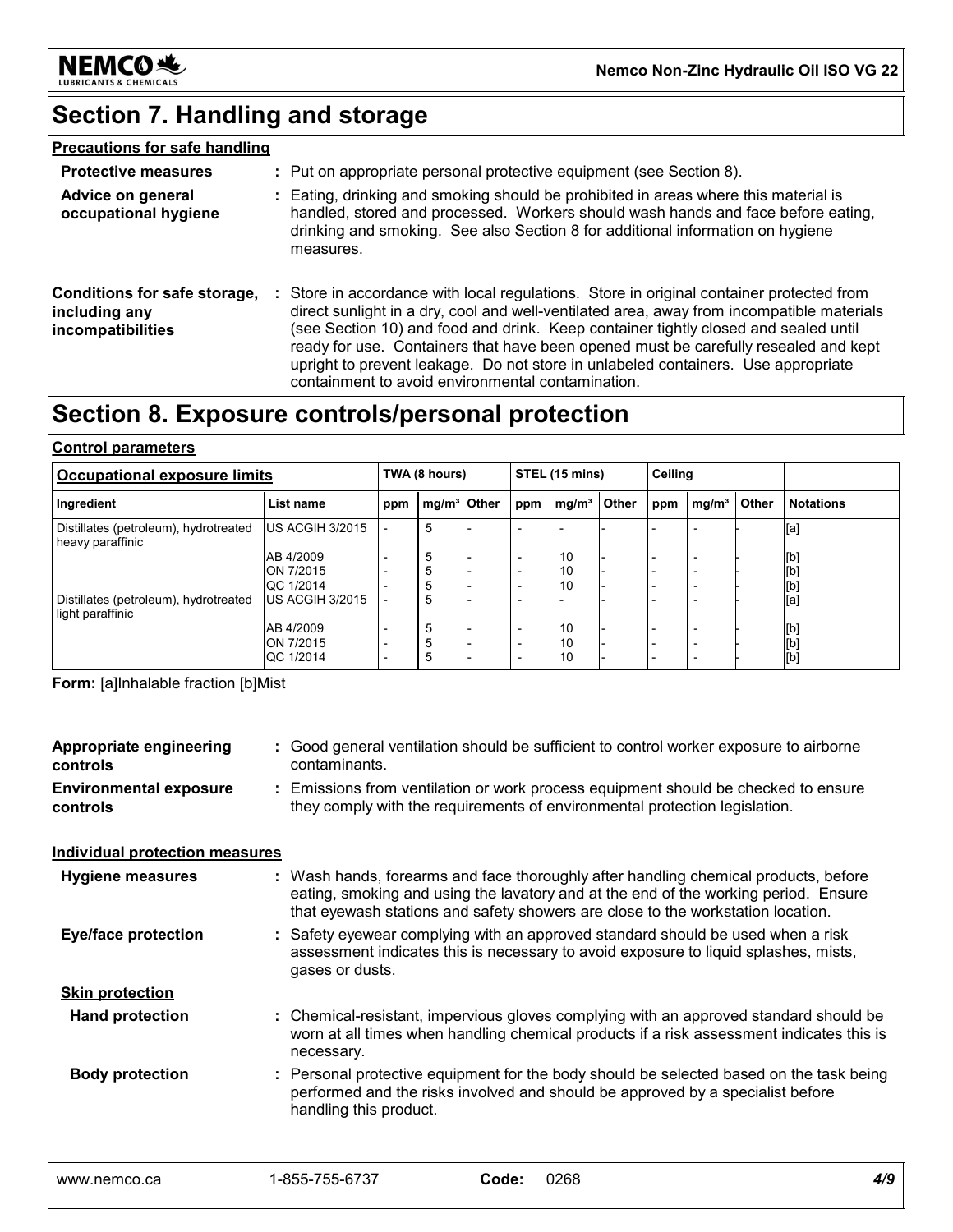

### **Section 8. Exposure controls/personal protection**

| Other skin protection         | : Appropriate footwear and any additional skin protection measures should be selected<br>based on the task being performed and the risks involved and should be approved by a<br>specialist before handling this product. |
|-------------------------------|---------------------------------------------------------------------------------------------------------------------------------------------------------------------------------------------------------------------------|
| <b>Respiratory protection</b> | : Not required under normal conditions of use.                                                                                                                                                                            |

## **Section 9. Physical and chemical properties**

### **Appearance**

| <b>Physical state</b>                             | : Liquid. [Viscous.]                                                                 |
|---------------------------------------------------|--------------------------------------------------------------------------------------|
| Color                                             | : Amber.                                                                             |
| Odor                                              | : Mild hydrocarbon.                                                                  |
| Odor threshold                                    | : Not available.                                                                     |
| рH                                                | : Not available.                                                                     |
| <b>Freezing point</b>                             | $: -48^{\circ}$ C                                                                    |
| <b>Boiling point</b>                              | : Not available.                                                                     |
| <b>Flash point</b>                                | : Open cup: $>207^{\circ}$ C [Cleveland.]                                            |
| <b>Evaporation rate</b>                           | : Not available.                                                                     |
| Flammability (solid, gas)                         | : Not available.                                                                     |
| Lower and upper explosive<br>(flammable) limits   | $:$ Not available.                                                                   |
| Vapor pressure                                    | : Not available.                                                                     |
| Vapor density                                     | : Not available.                                                                     |
| <b>Relative density</b>                           | $: 0.85$ to 0.91                                                                     |
| <b>Solubility in water</b>                        | : Negligible in water.                                                               |
| <b>Partition coefficient: n-</b><br>octanol/water | : Not available.                                                                     |
| <b>Auto-ignition temperature</b>                  | : Not available.                                                                     |
| <b>Decomposition temperature : Not available.</b> |                                                                                      |
| <b>Viscosity</b>                                  | : Kinematic: $5.31 \text{ cSt} (100^{\circ} \text{C})$<br>Kinematic: 22.7 cSt (40°C) |

### **Section 10. Stability and reactivity**

| <b>Reactivity</b>                            |                                                                                                           | : No specific test data related to reactivity available for this product or its ingredients. |     |
|----------------------------------------------|-----------------------------------------------------------------------------------------------------------|----------------------------------------------------------------------------------------------|-----|
| <b>Chemical stability</b>                    | and halogenated compounds.                                                                                | : Stable in normal ambient conditions. Reactive with oxidizing agents, acids, halogens       |     |
| <b>Possibility of hazardous</b><br>reactions |                                                                                                           | : Under normal conditions of storage and use, hazardous reactions will not occur.            |     |
| <b>Conditions to avoid</b>                   | : Avoid heat, flames, sparks and other sources of ignition.                                               |                                                                                              |     |
| Incompatible materials                       | reducing agents.                                                                                          | : Reactive or incompatible with the following materials: strong oxidizers and strong         |     |
| <b>Hazardous decomposition</b><br>products   | : Under normal conditions of storage and use, hazardous decomposition products should<br>not be produced. |                                                                                              |     |
| www.nemco.ca                                 | 1-855-755-6737                                                                                            | 0268<br>Code:                                                                                | 5/9 |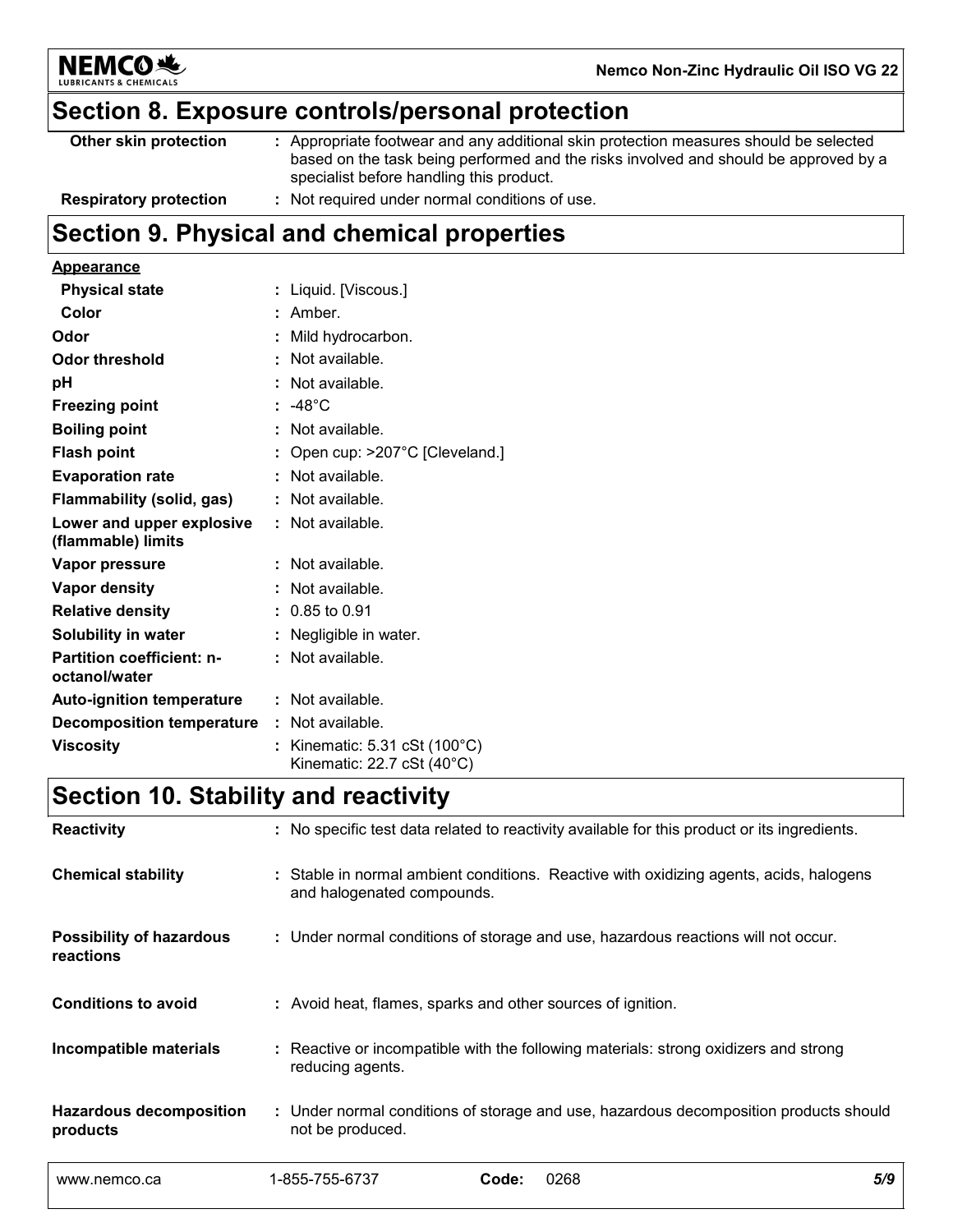

### **Section 11. Toxicological information**

#### **Information on toxicological effects**

#### **Acute toxicity**

| <b>Product/ingredient name</b>                            | <b>Result</b>                   | <b>Species</b> | <b>Dose</b>              | <b>Exposure</b> |
|-----------------------------------------------------------|---------------------------------|----------------|--------------------------|-----------------|
| Distillates (petroleum), hydrotreated<br>light paraffinic | LC50 Inhalation Dusts and mists | Rat            | 3900 mg/ $m3$            | 4 hours         |
| 2.6-di-tert-Butylphenol                                   | LD50 Dermal<br>LD50 Oral        | Rabbit<br>Rat  | $>10$ g/kg<br>1320 mg/kg |                 |

#### **Irritation/Corrosion**

| <b>Product/ingredient name</b> | Result                        | <b>Species</b> | <b>Score</b> | <b>Exposure</b> | <b>Observation</b> |
|--------------------------------|-------------------------------|----------------|--------------|-----------------|--------------------|
| 2,6-di-tert-Butylphenol        | Skin<br>ı - Moderate irritant | Rat            |              | $0.5$ mL        |                    |

#### **Sensitization**

There is no data available.

#### **Mutagenicity**

There is no data available.

### **Carcinogenicity**

#### **Classification**

| <b>Product/ingredient name</b>                            | OSHA  IARC | <b>INTP</b> | <b>ACGIH EPA</b> | <b>NIOSH</b> |
|-----------------------------------------------------------|------------|-------------|------------------|--------------|
| Distillates (petroleum), hydrotreated<br>heavy paraffinic |            |             | A4               |              |
| Distillates (petroleum), hydrotreated<br>light paraffinic |            |             | A4               |              |

#### **Reproductive toxicity**

There is no data available.

#### **Teratogenicity**

There is no data available.

#### **Specific target organ toxicity (single exposure)**

There is no data available.

#### **Specific target organ toxicity (repeated exposure)**

#### There is no data available.

#### **Aspiration hazard**

| <b>Name</b>                                            | l Result                              |
|--------------------------------------------------------|---------------------------------------|
| Distillates (petroleum), hydrotreated heavy paraffinic | ASPIRATION HAZARD - Category 1        |
| Distillates (petroleum), hydrotreated light paraffinic | <b>ASPIRATION HAZARD - Category 1</b> |

**Information on the likely routes of exposure**

**:** Dermal contact. Eye contact. Inhalation. Ingestion.

**Potential acute health effects**

| I Olontial acute Health Gheets |                                                     |
|--------------------------------|-----------------------------------------------------|
| Eye contact                    | : No known significant effects or critical hazards. |
| <b>Inhalation</b>              | : No known significant effects or critical hazards. |
| <b>Skin contact</b>            | : No known significant effects or critical hazards. |
| Ingestion                      | : No known significant effects or critical hazards. |

#### **Symptoms related to the physical, chemical and toxicological characteristics**

| Eye contact       | : No known significant effects or critical hazards. |
|-------------------|-----------------------------------------------------|
| <b>Inhalation</b> | : No known significant effects or critical hazards. |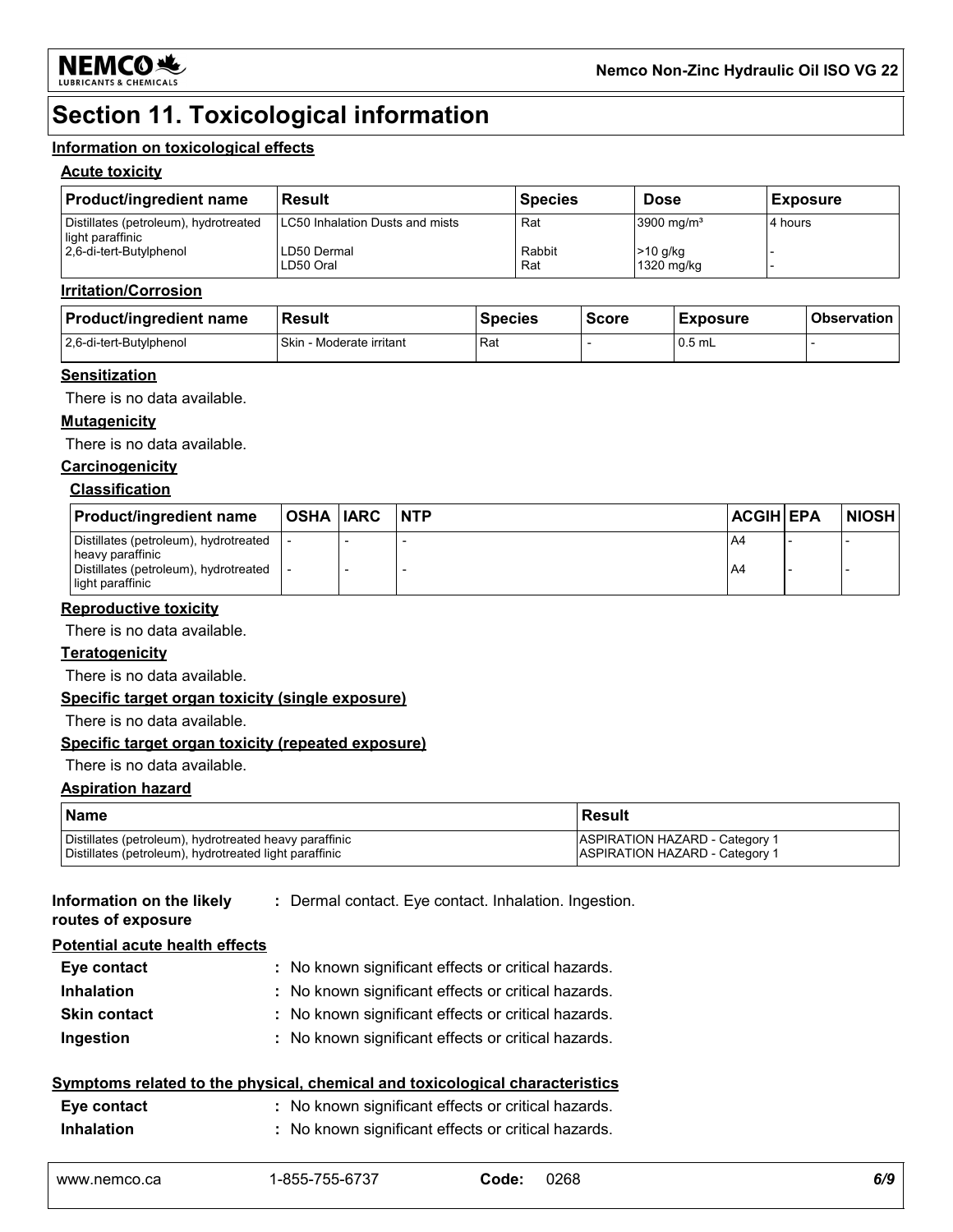

### **Section 11. Toxicological information**

| <b>Skin contact</b> | : No known significant effects or critical hazards. |
|---------------------|-----------------------------------------------------|
| Ingestion           | : No known significant effects or critical hazards. |

### **Delayed and immediate effects and also chronic effects from short and long term exposure**

| <b>Short term exposure</b>              |                                                     |
|-----------------------------------------|-----------------------------------------------------|
| <b>Potential immediate</b><br>effects   | : No known significant effects or critical hazards. |
| <b>Potential delayed effects</b>        | : No known significant effects or critical hazards. |
| Long term exposure                      |                                                     |
| <b>Potential immediate</b><br>effects   | : No known significant effects or critical hazards. |
| <b>Potential delayed effects</b>        | : No known significant effects or critical hazards. |
| <b>Potential chronic health effects</b> |                                                     |
| General                                 | : No known significant effects or critical hazards. |
| Carcinogenicity                         | : No known significant effects or critical hazards. |
| <b>Mutagenicity</b>                     | : No known significant effects or critical hazards. |
| <b>Teratogenicity</b>                   | : No known significant effects or critical hazards. |
| Developmental effects                   | : No known significant effects or critical hazards. |
| <b>Fertility effects</b>                | : No known significant effects or critical hazards. |

#### **Numerical measures of toxicity**

#### **Acute toxicity estimates**

| Route | <b>ATE value</b> |
|-------|------------------|
| Oral  | 2631.6 mg/kg     |

### **Section 12. Ecological information**

#### **Toxicity**

There is no data available.

#### **Persistence and degradability**

There is no data available.

#### **Bioaccumulative potential**

| <b>Product/ingredient name</b> | $LogP_{ow}$ | <b>BCF</b> | <b>Potential</b> |
|--------------------------------|-------------|------------|------------------|
| 2.6-di-tert-Butylphenol        | -4.5        |            | high             |

#### **Mobility in soil**

| Soil/water partition   | : There is no data available. |
|------------------------|-------------------------------|
| coefficient $(K_{oc})$ |                               |

**Other adverse effects** : No known significant effects or critical hazards.

| www.nemco.ca |  |
|--------------|--|
|--------------|--|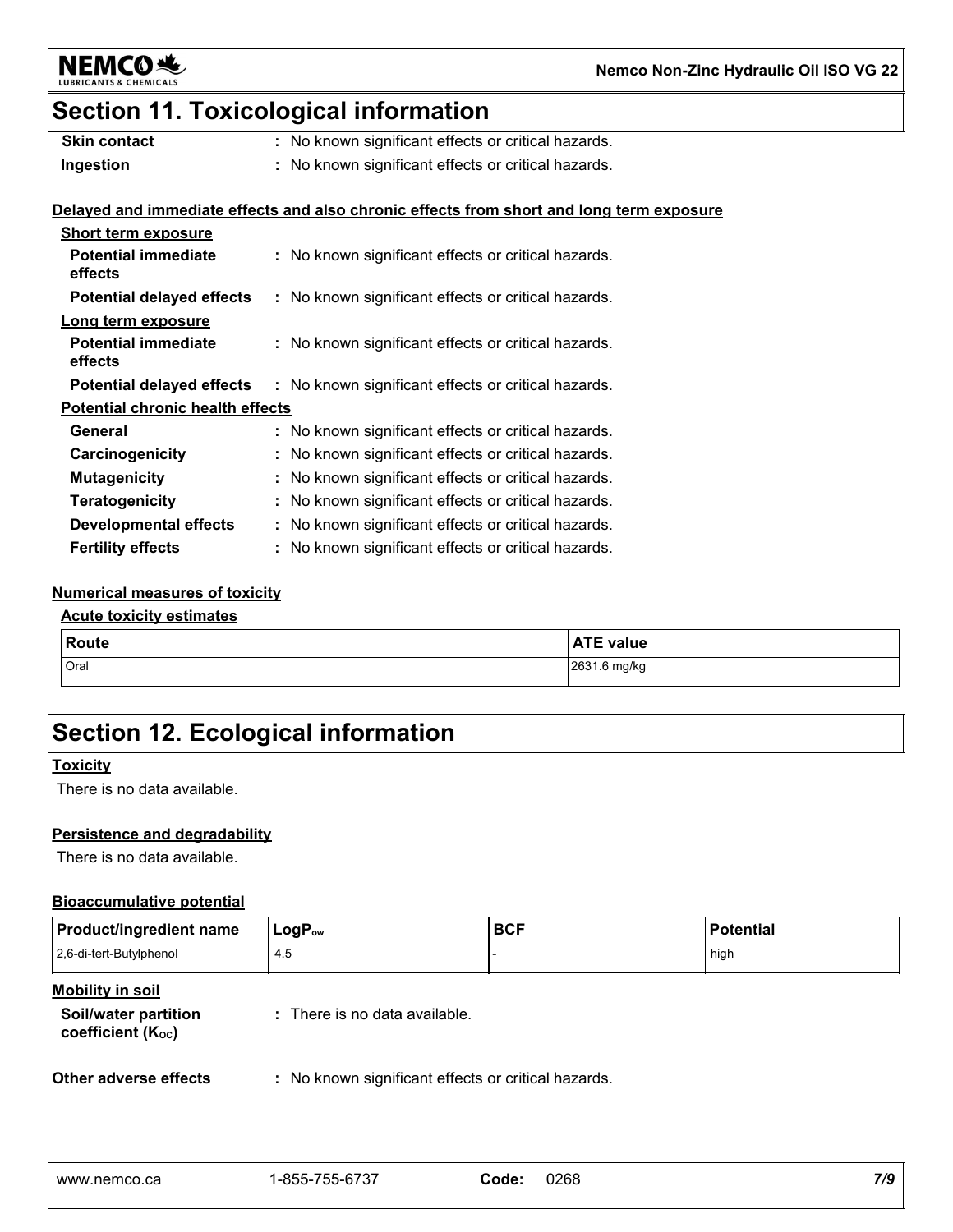

### **Section 13. Disposal considerations**

The generation of waste should be avoided or minimized wherever possible. Disposal of this product, solutions and any by-products should comply with the requirements of environmental protection and waste disposal legislation and any regional local authority requirements. Dispose of surplus and non-recyclable products via a licensed waste disposal contractor. Waste should not be disposed of untreated to the sewer unless fully compliant with the requirements of all authorities with jurisdiction. Waste packaging should be recycled. Incineration or landfill should only be considered when recycling is not feasible. This material and its container must be disposed of in a safe way. Empty containers or liners may retain some product residues. Avoid dispersal of spilled material and runoff and contact with soil, waterways, drains and sewers. **Disposal methods :**

### **Section 14. Transport information**

|                                      | <b>TDG</b>               | <b>IMDG</b>                  | <b>IATA</b>                  |
|--------------------------------------|--------------------------|------------------------------|------------------------------|
| <b>UN number</b>                     | Not regulated.           | Not regulated.               | Not regulated.               |
| <b>UN proper</b><br>shipping name    |                          | $\qquad \qquad \blacksquare$ |                              |
| <b>Transport</b><br>hazard class(es) | $\overline{\phantom{0}}$ | $\qquad \qquad \blacksquare$ |                              |
| <b>Packing group</b>                 | $\blacksquare$           | $\overline{\phantom{0}}$     | $\qquad \qquad \blacksquare$ |
| Environmental<br>hazards             | No.                      | No.                          | No.                          |
| <b>Additional</b><br>information     | $\overline{\phantom{a}}$ |                              |                              |

**AERG :** Not applicable.

**Special precautions for user Transport within user's premises:** always transport in closed containers that are **:** upright and secure. Ensure that persons transporting the product know what to do in the event of an accident or spillage.

**Transport in bulk according :** Not available. **to Annex II of MARPOL 73/78 and the IBC Code**

### **Section 15. Regulatory information**

| <b>Canadian lists</b>        |                                      |               |     |
|------------------------------|--------------------------------------|---------------|-----|
| <b>Canadian NPRI</b>         | : None of the components are listed. |               |     |
| <b>CEPA Toxic substances</b> | : None of the components are listed. |               |     |
| <b>Canada inventory</b>      | : Not determined.                    |               |     |
| <b>International lists</b>   |                                      |               |     |
| <b>National inventory</b>    |                                      |               |     |
| <b>Australia</b>             | : Not determined.                    |               |     |
| China                        | : Not determined.                    |               |     |
| <b>Europe</b>                | : Not determined.                    |               |     |
|                              |                                      |               |     |
| www.nemco.ca                 | 1-855-755-6737                       | 0268<br>Code: | 8/9 |